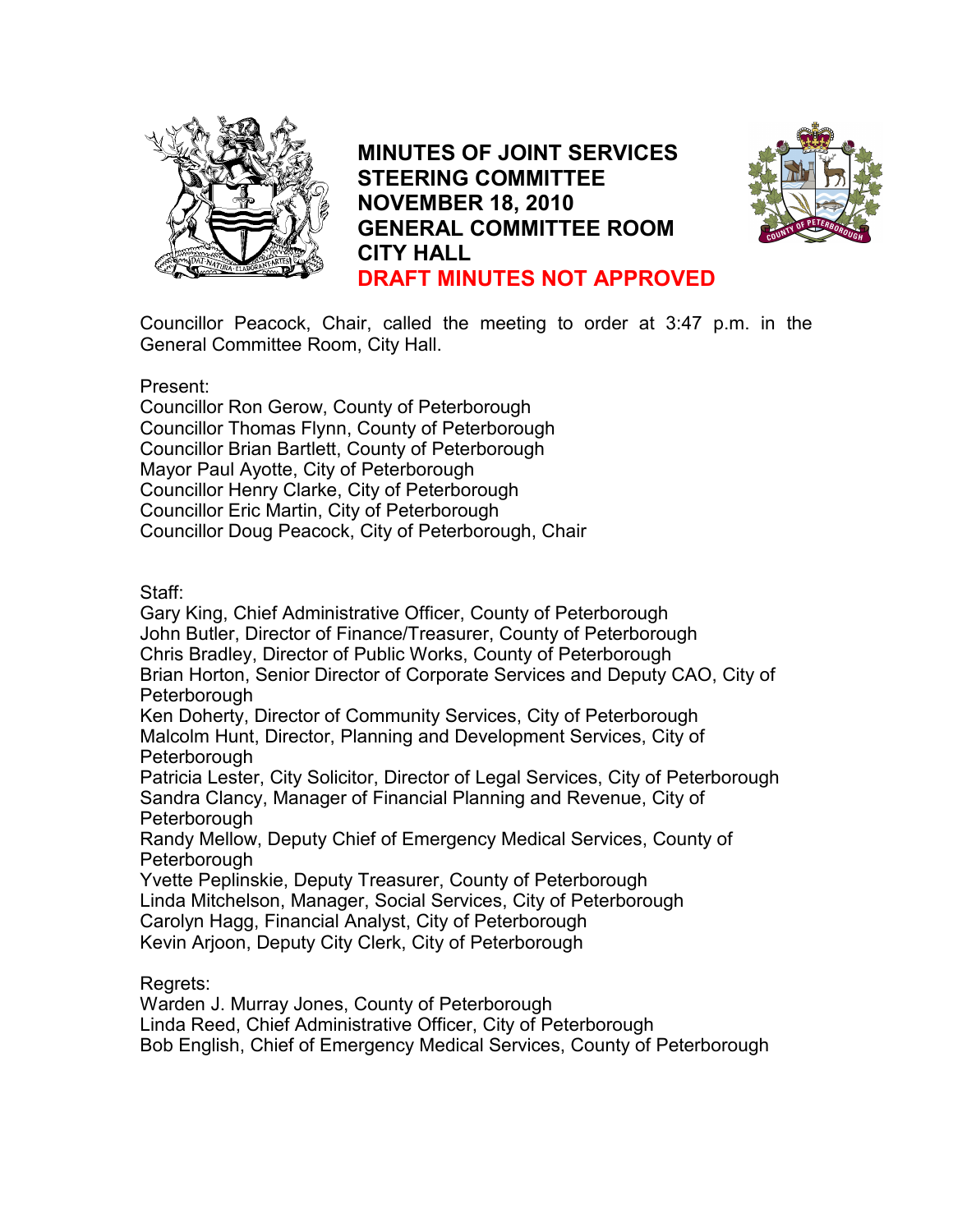Moved by Councillor Clarke, seconded by Councillor Gerow

## **That Committee move into closed session to discuss one item under Section 239(2)(d) Labour Relations Or Employee Negotiations.**

"CARRIED"

Committee moved into closed session at 3:48 p.m.

Committee moved out of closed session and reconvened in open session at 3:54 p.m.

## **Minutes of the Meeting of September 9, 2010**

Moved by Councillor Martin, seconded by Councillor Bartlett

## **That the minutes of the meeting of September 9, 2010, be approved.**

"CARRIED"

## **Minutes for Information**

Moved by Councillor Clarke, seconded by Mayor Ayotte

## **That the AHAC (Affordable Housing Action Committee) minutes of June 8, 2010 be received for information.**

"CARRIED"

## **Disclosure of Interest**

There were no disclosures of interest.

### **Consent Agenda**

Moved by Mayor Ayotte, seconded by Councillor Bartlett

## **That Items 6, 7, 8, and 9 be approved as part of the Consent Agenda.**

"CARRIED"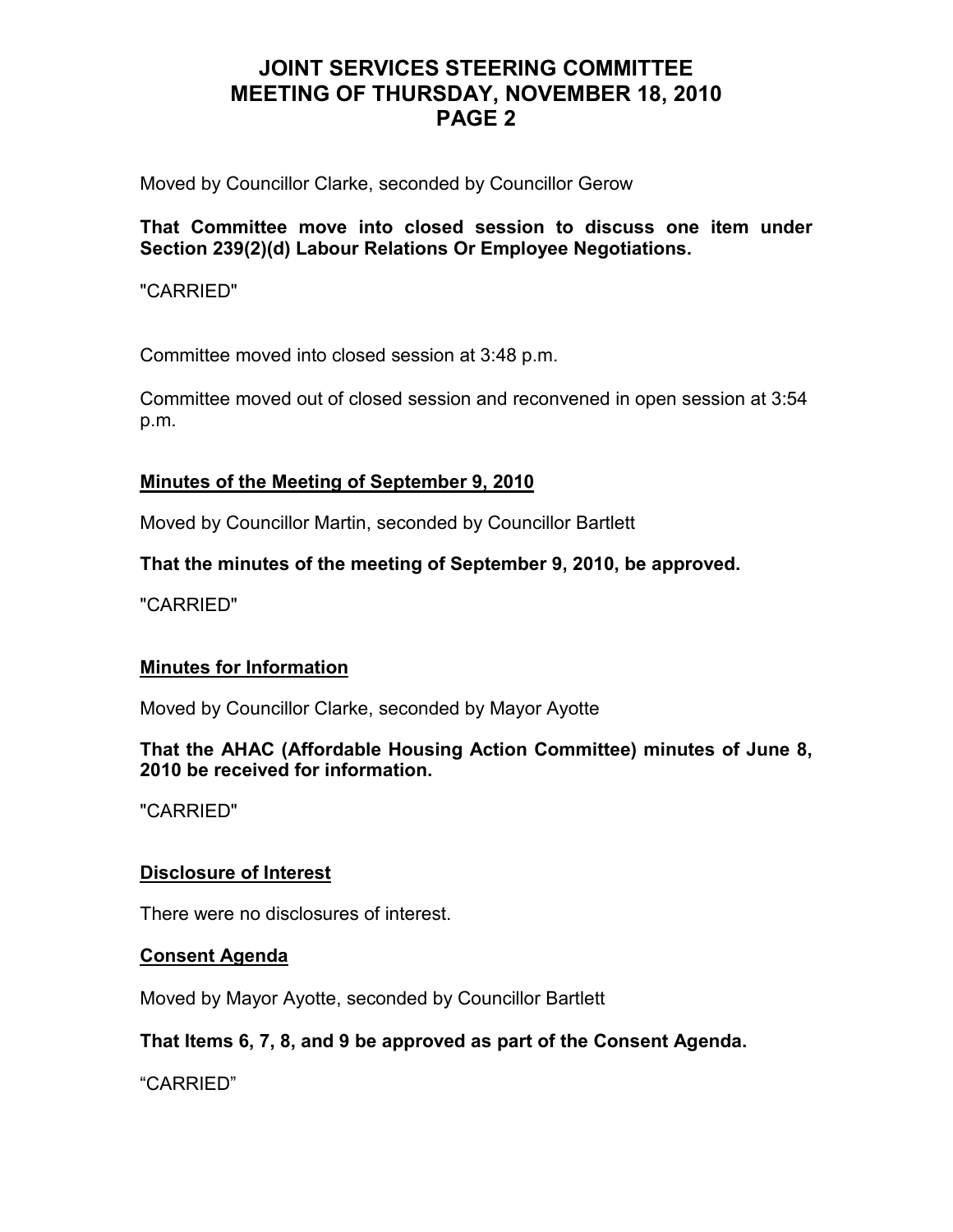**Preliminary Possible 2011 Budget – Emergency Medical Service (EMS) John Butler, Director of Finance/Treasurer, County of Peterborough**

Moved by Mayor Ayotte, seconded by Councillor Bartlett

**That the Joint Services Steering Committee recommend the preliminary 2011 EMS budget to the City of Peterborough for budget deliberations and that the County of Peterborough receive the budget as information as the County of Peterborough's budget process is ongoing and will not be finalized until 2011.** 

"CARRIED"

#### **Report CPFPRSJSSC10-001 POA, Social Services, and Social Housing Draft 2011 Budgets Brian Horton, Senior Director of Corporate Services, City of Peterborough**

Moved by Mayor Ayotte, seconded by Councillor Bartlett

**That the Joint Services Steering Committee approve the recommendation outlined in report CPFPRSJSSC10-001, dated November 18, 2010, of the Senior Director of Corporate Services, as follows:** 

**That the Joint Services Steering Committee endorse the draft 2011 POA, Social Services, and Social Housing Budgets as set out in Appendix A to report CPFPRSJSSC10-001, and recommend to City and County Councils the budgets be reflected in their respective draft 2011 Municipal Budget Documents.** 

"CARRIED"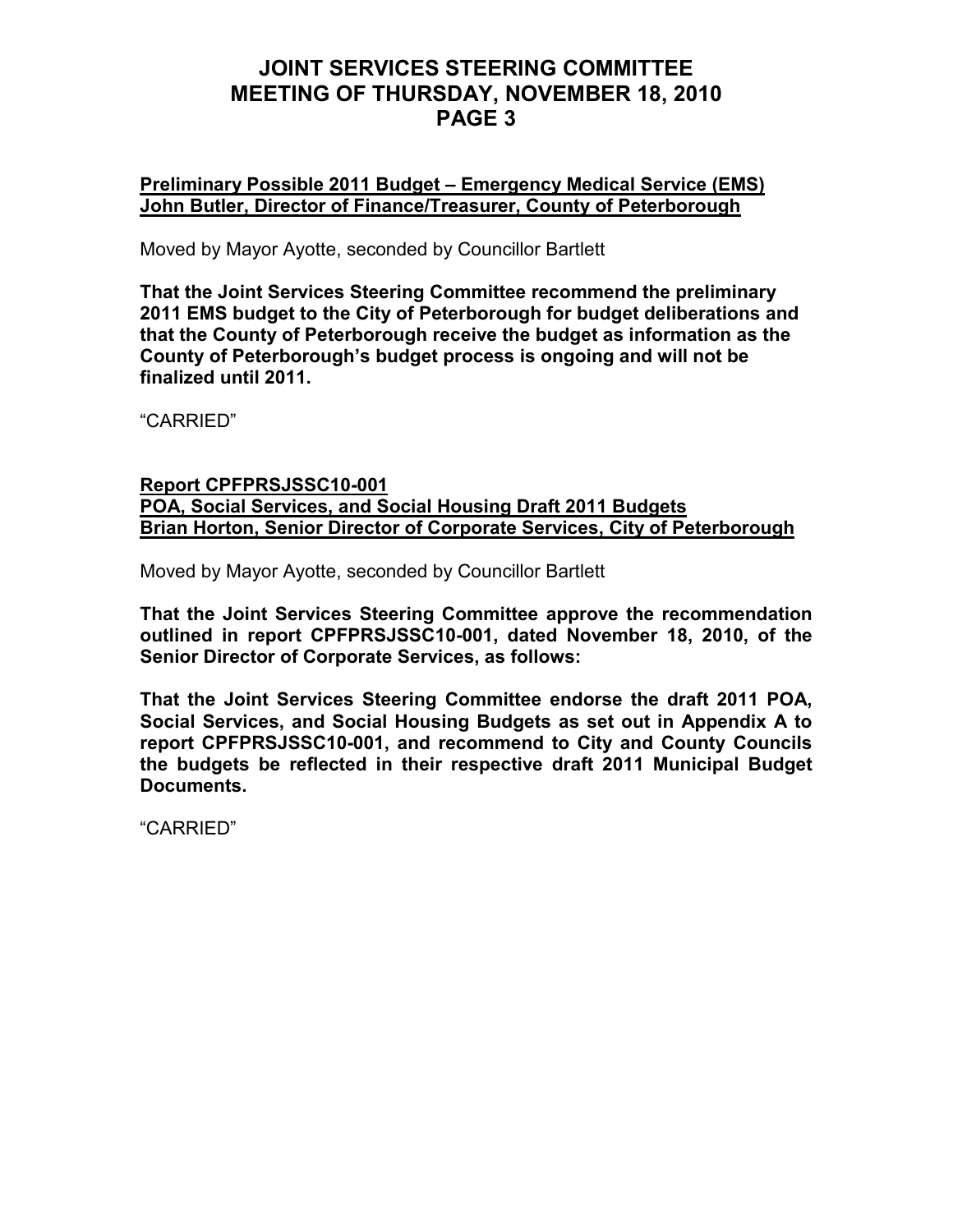#### **Report CPFPRSJSSC10-002 GPAEDC Draft 2011 Budget Brian Horton, Senior Director of Corporate Services, City of Peterborough**

Moved by Mayor Ayotte, seconded by Councillor Bartlett

**That the Joint Services Steering Committee approve the recommendation outlined in Report CPFPRSJSSC10-002, dated November 18, 2010, of the Senior Director of Corporate Services, as follows:** 

**That the Joint Services Steering Committee recommend the draft 2011 GPAEDC Budget as set out in Appendix A to report CPFPRSJSSC10-002 be referred to City and County Council for consideration during their respective 2011 Budget discussions.**

"CARRIED"

### **Report CSSSJSSC10-008 Community Social Plan Update Ken Doherty, Director of Community Services, City of Peterborough**

Moved by Mayor Ayotte, seconded by Councillor Bartlett

**That the Joint Services Steering Committee approve the recommendation outlined in Report CSSSJSSC10-008 dated November 18, 2010, of the Director of Community Services, as follows:** 

**That the Community Social Plan Update be received for information.** 

"CARRIED"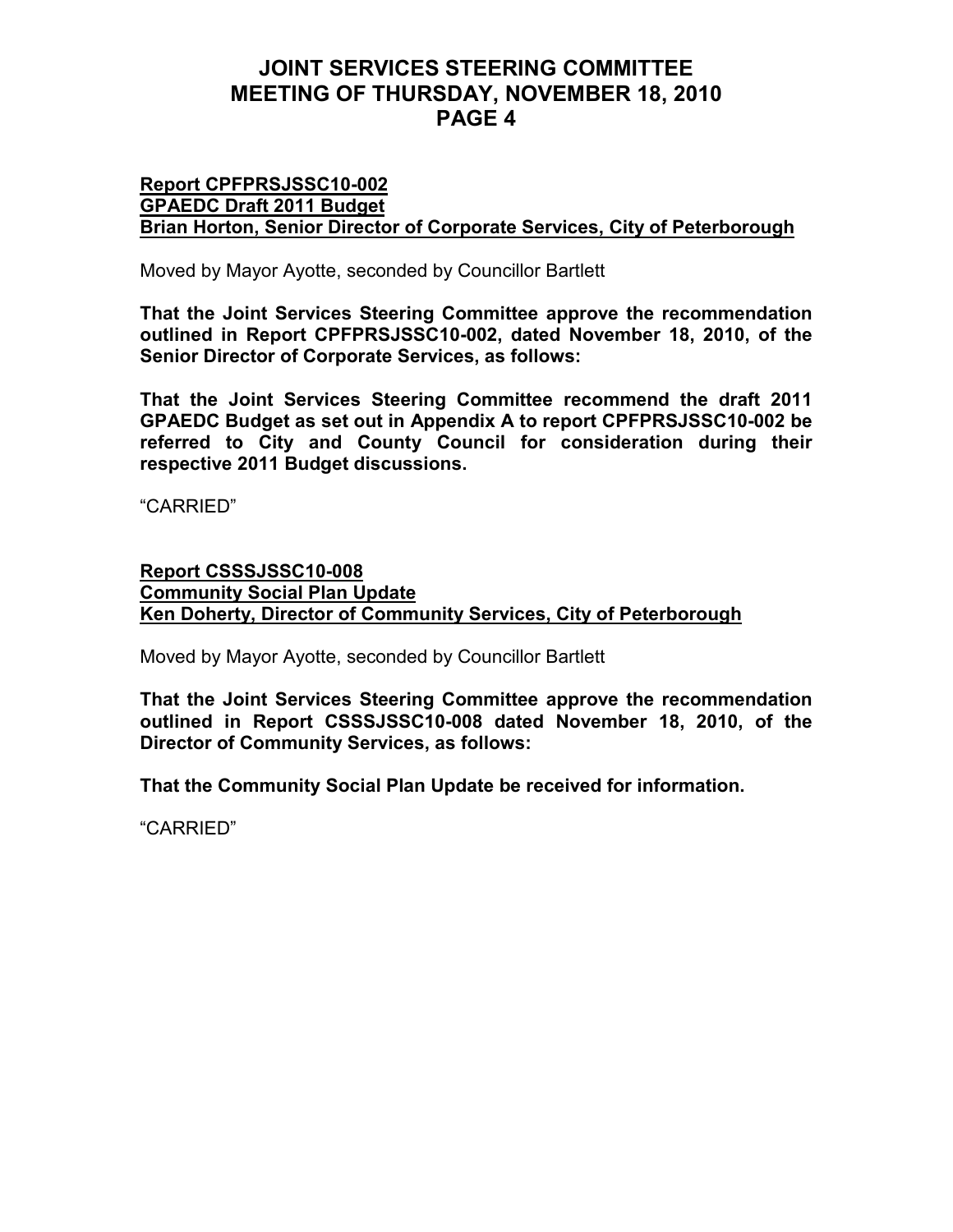#### **Report OCSPOAJSSC10-001 Relocation of Provincial Offences Office and Courtroom Patricia Lester, City Solicitor, Director of Legal Services, City of Peterborough**

Moved by Councillor Clarke, seconded by Mayor Ayotte

**That the Joint Services Steering Committee endorse the recommendation outlined in Report OCSPOAJSSC10-001 dated November 18, 2010 of the City Solicitor as follows:** 

**That Report OSCPOAJSSC10-001 be received for information.**

"CARRIED"

### **Report CSSSJSSC10-010 Homelessness Program Update Ken Doherty, Director of Community Services, City of Peterborough**

Moved by Councillor Clarke, seconded by Councillor Gerow

**That Council approve the recommendation outlined in Report CSSSJSSC10-010 dated November 18, 2010, of the Director of Community Services, as follows:** 

**That report CSSSJSSC10-010 be received for information.**

"CARRIED"

### **Other Business**

Councillor Clarke thanked his fellow Joint Services Steering Committee members for their participation on the Committee.